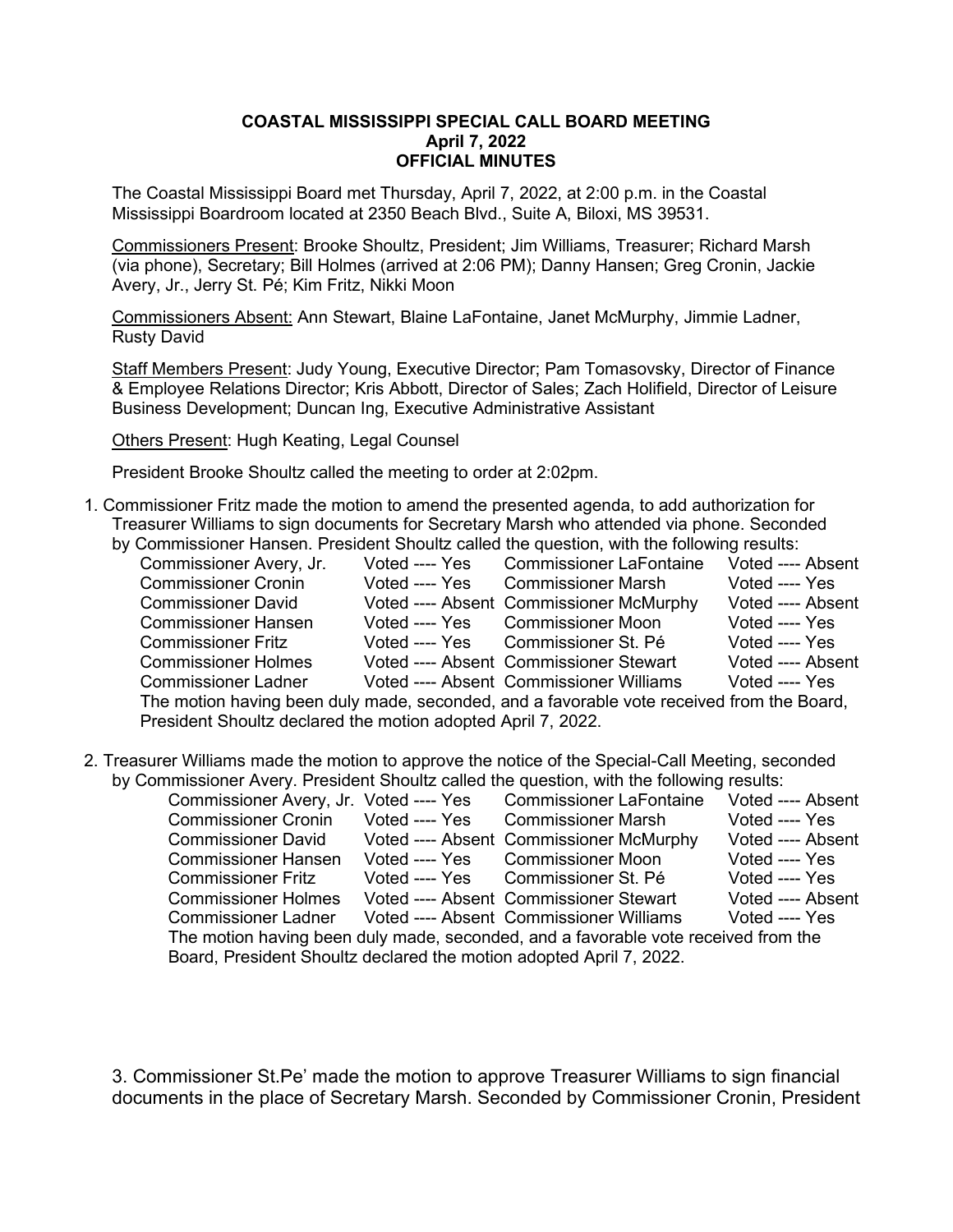Shoultz called the question, with the following results:

| Commissioner Avery, Jr. Voted ---- Yes |                | <b>Commissioner LaFontaine</b>          | Voted ---- Absent |
|----------------------------------------|----------------|-----------------------------------------|-------------------|
| <b>Commissioner Cronin</b>             | Voted ---- Yes | <b>Commissioner Marsh</b>               | Voted ---- Yes    |
| <b>Commissioner David</b>              |                | Voted ---- Absent Commissioner McMurphy | Voted ---- Absent |
| <b>Commissioner Hansen</b>             | Voted ---- Yes | <b>Commissioner Moon</b>                | Voted ---- Yes    |
| <b>Commissioner Fritz</b>              |                | Voted ---- Yes Commissioner St. Pé      | Voted ---- Yes    |
| <b>Commissioner Holmes</b>             |                | Voted ---- Absent Commissioner Stewart  | Voted ---- Absent |
| <b>Commissioner Ladner</b>             |                | Voted ---- Absent Commissioner Williams | Voted ---- Yes    |

 The motion having been duly made, seconded, and a favorable vote received from the Board, President Shoultz declared the motion adopted April 7, 2022.

4. President Shoultz took up the question of Commission Bylaws and there was brief discussion over stylistic and grammatical corrections to the Amended Bylaws before the Commission. No vote was taken

+Access to the Board President's email account needed to be granted to President Shoultz.

5. President Shoultz stated that the discussion related to Commission Committee Charters would be moved to a later date, and that the current practices would remain the same.

- 6. Treasurer Williams made the motion to adjourn the meeting. Seconded by Commissioner Holmes, President Shoultz called the question, with the following results:<br>Commissioner Avery, Jr. Voted ---- Yes Commissioner LaFontaine Voted ---- Absent
	- Commissioner Avery, Jr. Voted ---- Yes Commissioner LaFontaine Voted ---- Absenticommissioner Cronin Voted ---- Yes Commissioner Cronin Voted ---- Yes Commissioner Marsh Voted ---- Yes<br>Commissioner David Voted ---- Absent Commissioner McMurphy Voted ---- Absent Commissioner David Voted ---- Absent Commissioner McMurphy Voted ---- Absent Commissioner Hansen Voted ---- Yes Commissioner Hansen Voted ---- Yes Commissioner Moon Voted ---- Yes<br>Commissioner Fritz Voted ---- Yes Commissioner St. Pé Voted ---- Yes Commissioner Fritz Voted ---- Yes Commissioner St. Pé Voted ---- Yes<br>Commissioner Holmes Voted ---- Absent Commissioner Stewart Voted ---- Absent Commissioner Holmes Voted ---- Absent Commissioner Stewart Commissioner Ladner Voted ---- Absent Commissioner Williams Voted ---- Yes

The motion having been duly made, seconded, and a favorable vote received from the Board, the president declared the motion adopted April 7, 2022.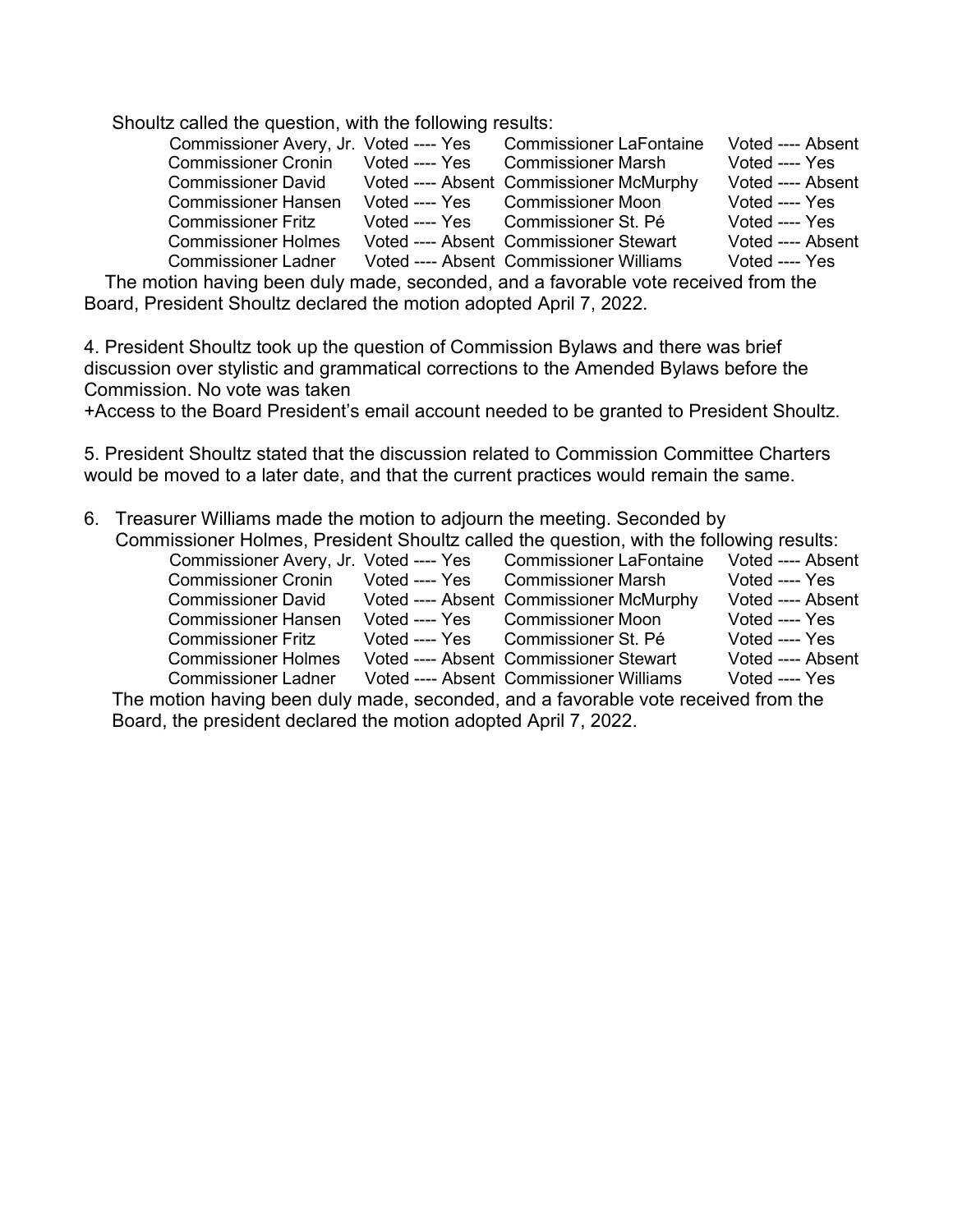### **AGENDA**



**Coastal Mississippi Special-Call Meeting April 7th Special-Call Meeting Thursday, April 7, 2022, 2:00 pm- 4:00 pm Coastal Mississippi Boardroom**

- A. Call to Order- President Brooke Shoultz
- B. Approval of Agenda
- C. Action to Approve Notice of Special-Call Meeting
	- 1. Commission Bylaws
	- 2. Commission Committee Charters
- D. Executive Session
- E. Adjourn
- F. Reminder:

Coastal Mississippi Monthly Board Meeting Thursday, April 28th, 2022 3:00 pm Coastal Mississippi Boardroom